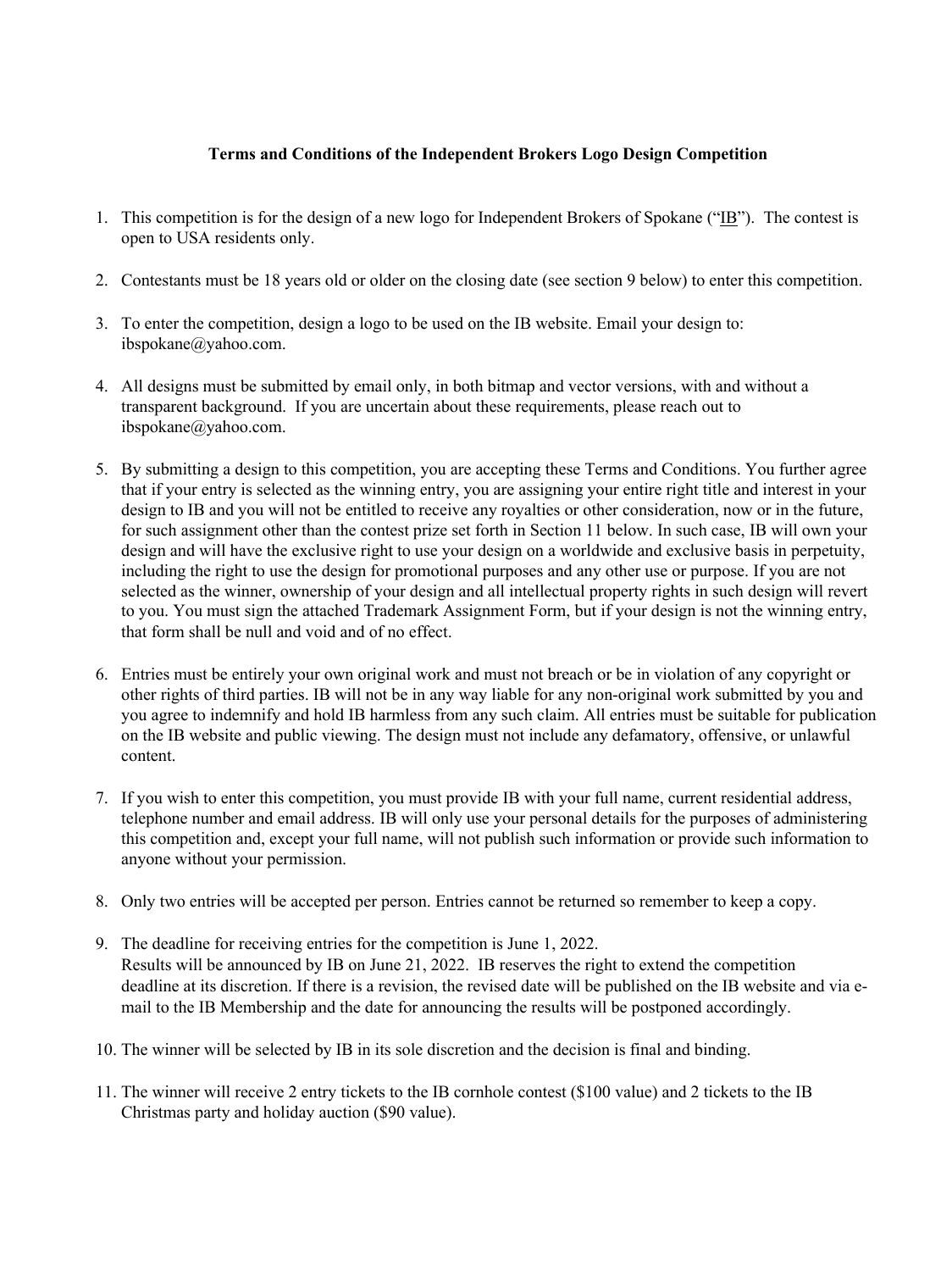12. 12. IB does not accept any responsibility for late or lost entries regardless of the reason. Proof of sending is not proof of receipt.

- 13. Entrants must supply full details as required above, and comply with all rules to be eligible for the prize. No responsibility is accepted for ineligible entries or entries made fraudulently. Proof of age or eligibility may be required.
- 14. The contest may be cancelled at the sole discretion of IB for any reason and at any time. Furthermore, IB reserves the right to change or modify any of the rules or procedures for any reason and at any time.
- 15. Entrants will be deemed to have accepted these rules and to agree to be bound by them when entering this competition.
- 16. This competition is administered by IB
- 17. These rules are governed by the laws of the State of Washington.